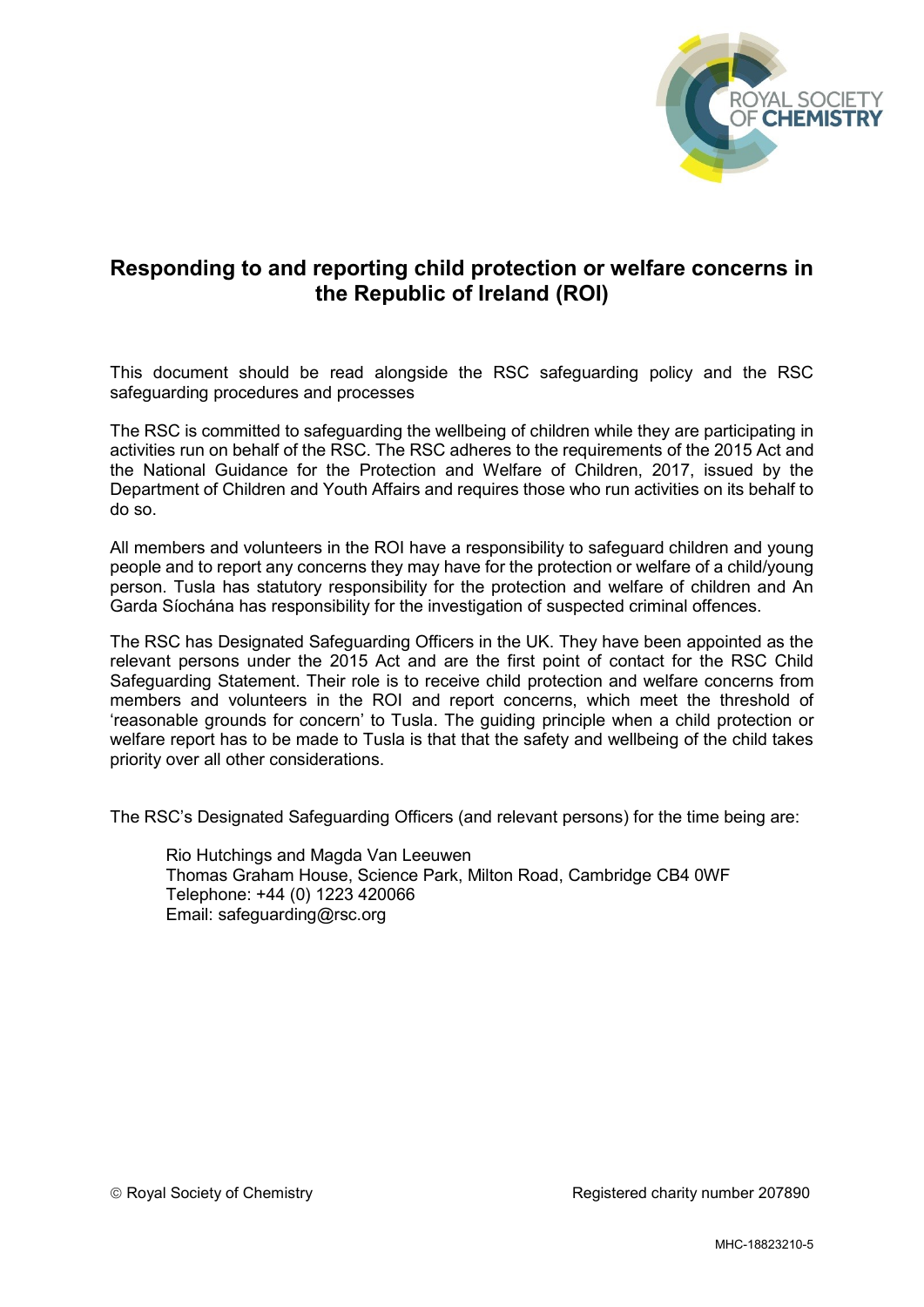## **Process for reporting**

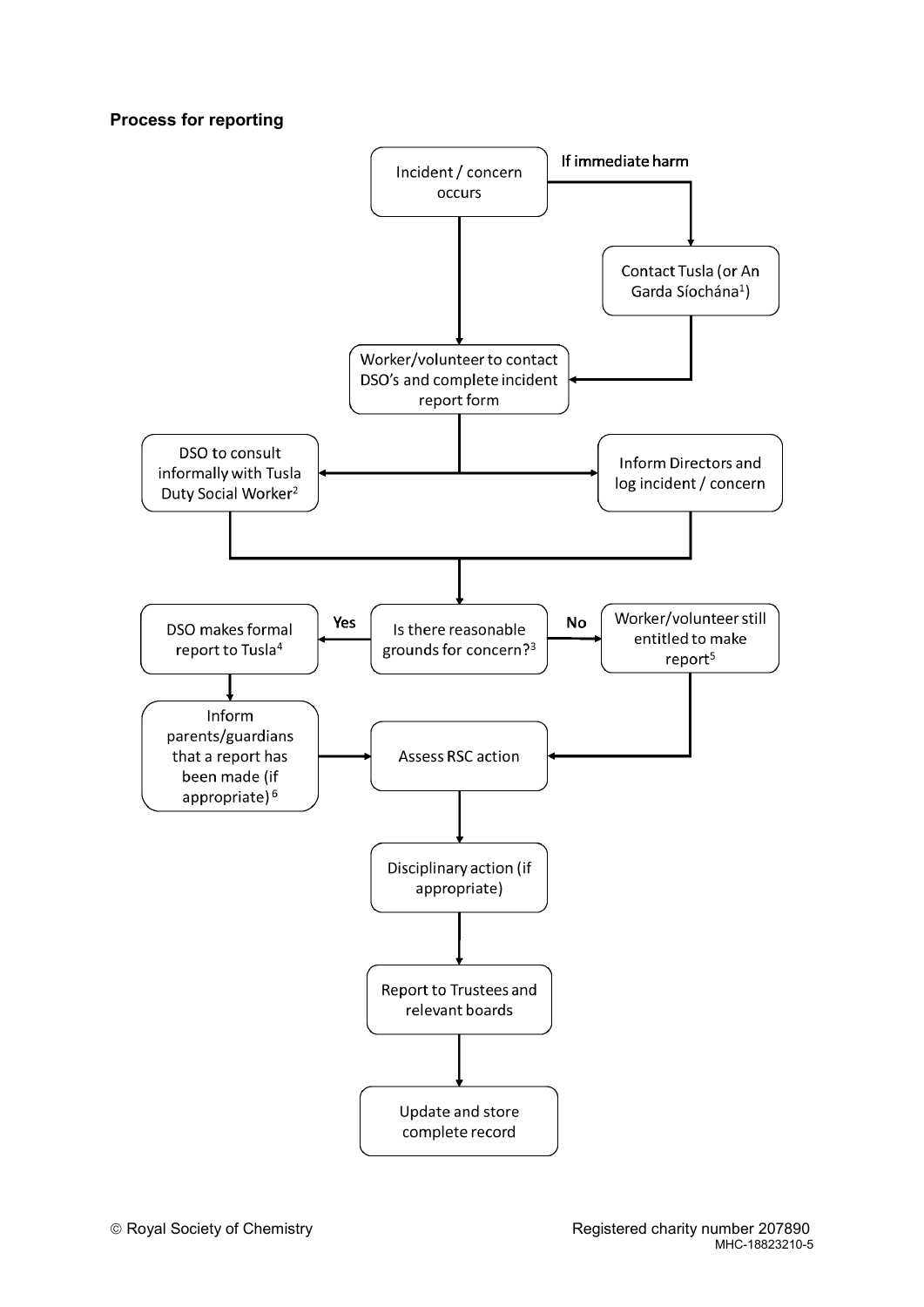## *Further detail*

- *1.* Under no circumstances should a child be left in a situation that exposes him or her to harm or risk of harm pending intervention by Tusla. If you think the child is in immediate danger and you cannot [contact Tusla,](https://www.tusla.ie/children-first/contact-a-social-worker3/) you should contact An Garda Síochána. In an emergency call 999/112.
- 2. Children First: National Guidance for the Protection and Welfare of Children states that "Tusla should always be informed when a person has reasonable grounds for concern that a child may have been, is being, or is at risk of being abused or neglected". The DSOs should seek advice and guidance through an informal consultation with the Tusla Social Work office in the child/young person's area if unsure whether a report should be made. Contact details for Child and Family Agency Social Workers (by county) can be found on the [Tusla website.](https://www.tusla.ie/services/child-protection-welfare/contact-a-social-worker/)
- *3.* The reasonable grounds for a child protection or welfare concern are:
	- Evidence that is consistent with abuse and unlikely to have been caused in any other way. This evidence, for example, could be in the form of an injury or behaviour.
	- Any concern about possible sexual abuse.
	- Consistent signs that a child is suffering from emotional or physical neglect.
	- A child saying or indicating by other means that he or she has been abused.
	- Admission or indication by an adult or a child of an alleged abuse they committed.
	- $\bullet$  An account from a person who saw the child being abused
- *4.* Tusla has two forms for reporting child protection and welfare concerns the Child Protection and Welfare Report Form (CPWRF) and the Retrospective Abuse Report Form (RARF). The Child Protection and Welfare Report Form (CPWRF) is to be completed and submitted to Tusla for concerns about children under the age of 18. A [web portal](https://www.tusla.ie/children-first/web-portal/) has been developed to allow for the secure submission of CPWRFs to Tusla. The RARF is to be completed and submitted to Tusla for cases of adults disclosing childhood abuse (not currently available through web portal). Hardcopies of both forms (along with guidance notes) can be can be found on th[e Tusla website.](https://www.tusla.ie/children-first/publications-and-forms/#SRP) Once completed they should be sent to the [Duty Social Work team](https://www.tusla.ie/children-first/contact-a-social-worker3/) in the area where the child resides
- *5.* If the Designated Safeguarding Officers decide not to make a report, the worker/volunteer with the reasonable concern is still entitled to make a report to Tusla under *Children First: National Guidance for the Protection and Welfare of Children*, should they wish to do so. The individual worker has protections under the Protection for Persons Reporting Child Abuse Act 1998, should they report independently. *Children First: National Guidance for the Protection and Welfare of Children states that* if a concern is not reported to Tusla, the following steps should be taken:
	- The reasons for not reporting are to be recorded:
	- If any actions are taken as a result of the concern, these should be recorded;
	- The worker or volunteer who raised the concern should be given a clear written explanation of the reasons why the concern is not being reported to Tusla;
	- The worker or volunteer should be advised that if they remain concerned about the situation, they are free to make a report to Tusla or An Garda Síochána.

The worker or volunteer who raised the concern should also be reassured that if they do choose to further pursue the matter, they are covered by the Protections for Persons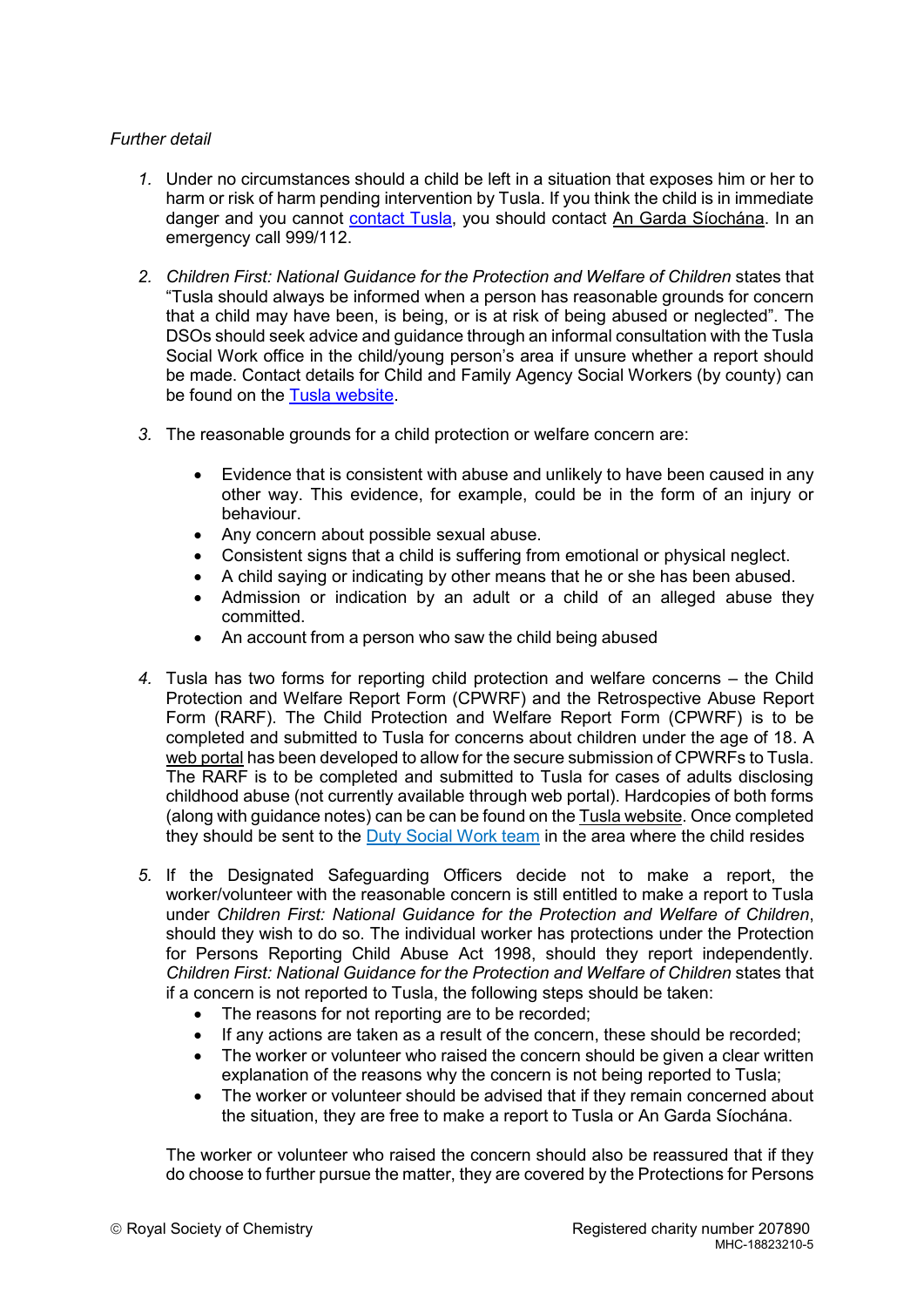Reporting Child Abuse Act 1998. Consideration must also be given to responsibilities under the Criminal Justice (Withholding of Information on Offences against Children and Vulnerable Persons) Act 2012, which are in addition to any reporting requirements under the Children First Act 2015 or *Children First: National Guidance for the Protection and Welfare of Children*.

- *6.* It is usually good practice to tell the family that you are making a report to Tusla. This means that the family is fully informed about the services they are being referred to and understand what information professionals are passing on and why. However, there are some exceptions to informing the family, such as:
	- Informing the parents/guardians is likely to endanger the child or young person;
	- Informing the parents/guardians may place you as the reporter at risk of harm from the family;
	- The family's knowledge of the report could impair Tusla's ability to carry out an assessment.